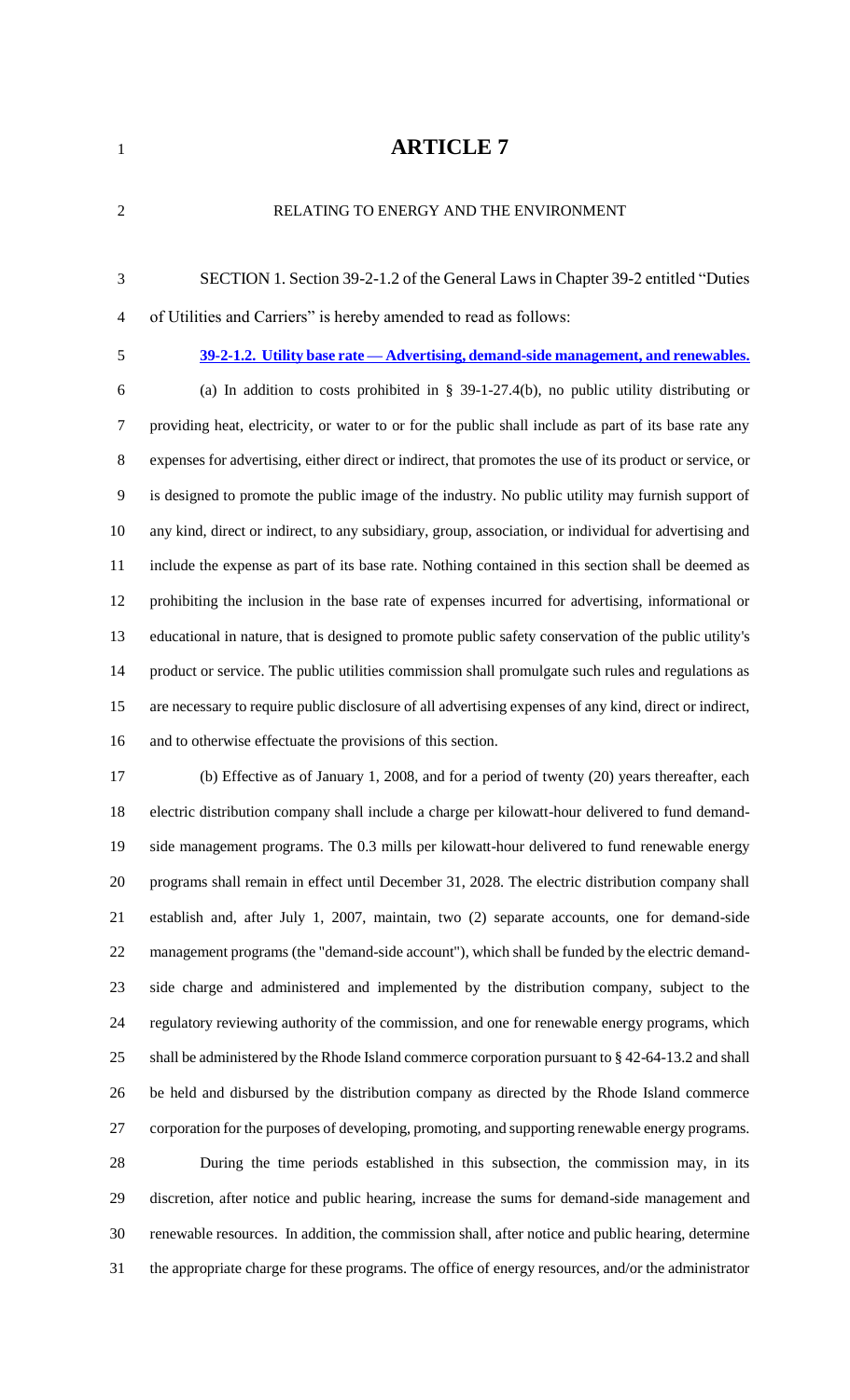of the renewable energy programs, may seek to secure for the state an equitable and reasonable portion of renewable energy credits or certificates created by private projects funded through those programs. As used in this section, "renewable energy resources" shall mean: (1) Power generation technologies, as defined in § 39-26-5, "eligible renewable energy resources," including off-grid and on-grid generating technologies located in Rhode Island, as a priority; (2) Research and development activities in Rhode Island pertaining to eligible renewable energy resources and to other renewable energy technologies for electrical generation; or (3) Projects and activities directly related to implementing eligible renewable energy resources projects in Rhode Island. Technologies for converting solar energy for space heating or generating domestic hot water may also be funded through the renewable energy programs. Fuel cells may be considered an energy efficiency technology to be included in demand-side management programs. Special rates for low- income customers in effect as of August 7, 1996, shall be continued, and the costs of all of these discounts shall be included in the distribution rates charged to all other customers. Nothing in this section shall be construed as prohibiting an electric distribution company from offering any special rates or programs for low-income customers which are not in effect as of August 7, 1996, subject 16 to the approval by the commission.

 (1) The renewable energy investment programs shall be administered pursuant to rules established by the Rhode Island commerce corporation. Said rules shall provide transparent criteria to rank qualified renewable energy projects, giving consideration to:

(i) The feasibility of project completion;

(ii) The anticipated amount of renewable energy the project will produce;

(iii) The potential of the project to mitigate energy costs over the life of the project; and

(iv) The estimated cost per kilowatt-hour (KWh) of the energy produced from the project.

(c) [Deleted by P.L. 2012, ch. 241, art. 4, § 14.]

 (d) The chief executive officer of the commerce corporation is authorized and may enter into a contract with a contractor for the cost-effective administration of the renewable energy programs funded by this section. A competitive bid and contract award for administration of the renewable energy programs may occur every three (3) years and shall include, as a condition, that after July 1, 2008, the account for the renewable energy programs shall be maintained and administered by the commerce corporation as provided for in subsection (b) of this section.

 (e) Effective January 1, 2007, and for a period of twenty-one (21) years thereafter, each gas distribution company shall include, with the approval of the commission, a charge per deca therm delivered to fund demand-side management programs (the "gas demand-side charge"),

> Art7 RELATING TO ENERGY AND THE ENVIRONMENT (Page -2-)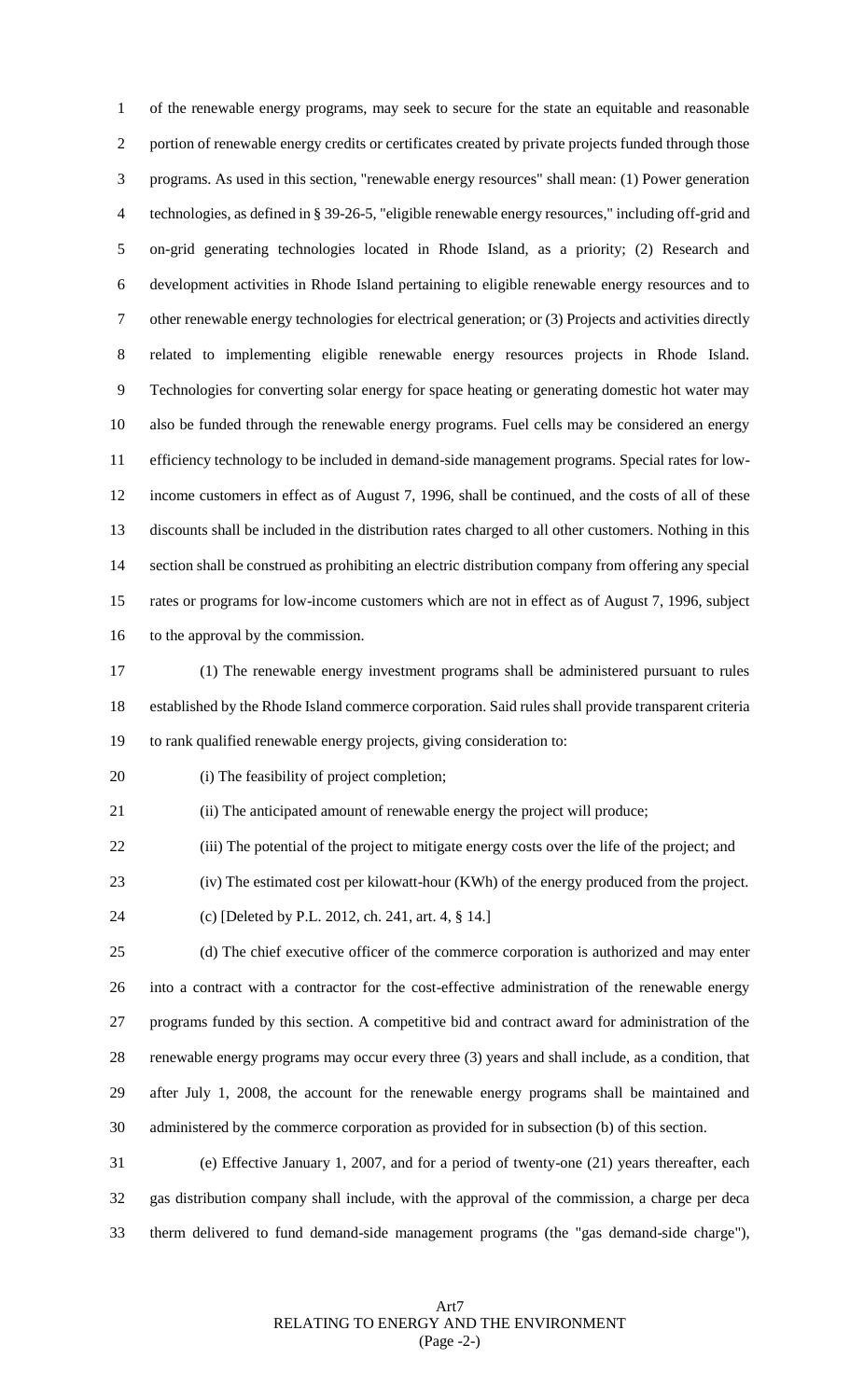including, but not limited to, programs for cost-effective energy efficiency, energy conservation, combined heat and power systems, and weatherization services for low-income households.

 (f) Each gas company shall establish a separate account for demand-side management programs (the "gas demand-side account") that shall be funded by the gas demand-side charge and administered and implemented by the distribution company, subject to the regulatory reviewing authority of the commission. The commission may establish administrative mechanisms and procedures that are similar to those for electric demand-side management programs administered under the jurisdiction of the commission and that are designed to achieve cost-effectiveness and high, life-time savings of efficiency measures supported by the program.

 (g) The commission may, if reasonable and feasible, except from this demand-side management charge:

(1) Gas used for distribution generation; and

 (2) Gas used for the manufacturing processes, where the customer has established a self- directed program to invest in and achieve best-effective energy efficiency in accordance with a plan approved by the commission and subject to periodic review and approval by the commission, which plan shall require annual reporting of the amount invested and the return on investments in terms of gas savings.

 (h) The commission may provide for the coordinated and/or integrated administration of electric and gas demand-side management programs in order to enhance the effectiveness of the programs. Such coordinated and/or integrated administration may after March 1, 2009, upon the recommendation of the office of energy resources, be through one or more third-party entities designated by the commission pursuant to a competitive selection process.

 (i) Effective January 1, 2007, the commission shall allocate, from demand-side 24 management gas and electric funds authorized pursuant to this section, an amount not to exceed three percent (3%) of such funds on an annual basis for the retention of expert consultants, and reasonable administration costs of the energy efficiency and resources management council associated with planning, management, and evaluation of energy-efficiency programs, renewable energy programs, system reliability least-cost procurement, and with regulatory proceedings, contested cases, and other actions pertaining to the purposes, powers, and duties of the council, which allocation may by mutual agreement, be used in coordination with the office of energy resources to support such activities.

 (j) Effective January 1, 2016, the commission shall annually allocate from the administrative funding amount allocated in subsection (i) from the demand-side management program as described in subsection (i) as follows: forty percent (40%) for the purposes identified

## Art7 RELATING TO ENERGY AND THE ENVIRONMENT (Page -3-)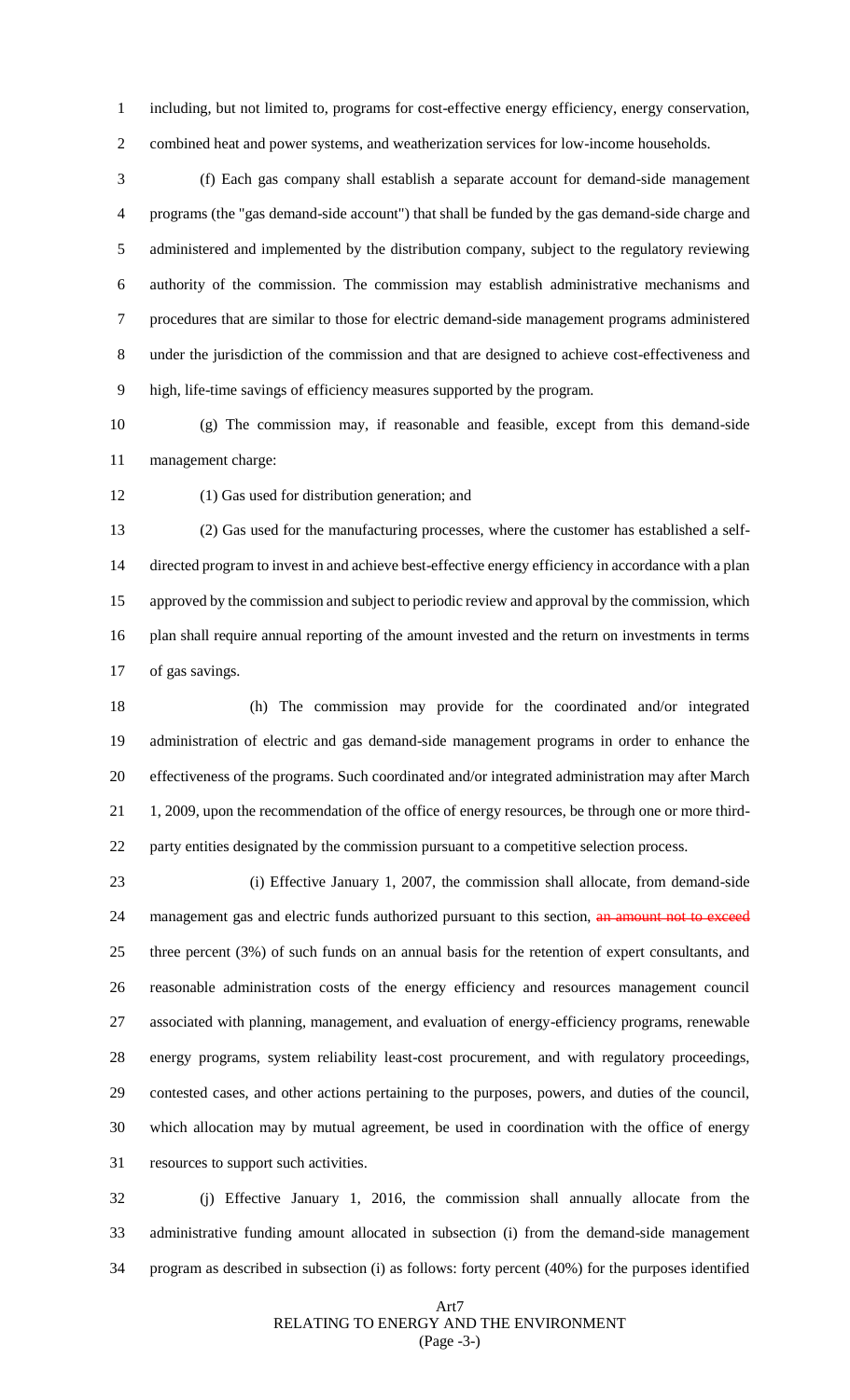in subsection (i) and sixty percent (60%) annually to the office of energy resources for activities associated with planning, management, and evaluation of energy-efficiency programs, renewable energy programs, system reliability, least-cost procurement, and with regulatory proceedings, contested cases, and other actions pertaining to the purposes, powers, and duties of the office of 5 energy resources. The office of energy resources and the energy efficiency resource management council shall have exclusive authority to direct the use of these funds.

 (k) On April 15, of each year, the office and the council shall submit to the governor, the president of the senate, and the speaker of the house of representatives, separate financial and performance reports regarding the demand-side management programs, including the specific level of funds that were contributed by the residential, municipal, and commercial and industrial sectors to the overall programs; the businesses, vendors, and institutions that received funding from demand-side management gas and electric funds used for the purposes in this section; and the businesses, vendors, and institutions that received the administrative funds for the purposes in subsections (i) and (j). These reports shall be posted electronically on the websites of the office of energy resources and the energy efficiency and resources management council.

 (l) On or after August 1, 2015, at the request of the Rhode Island infrastructure bank, each electric distribution company, except for the Pascoag Utility District and Block Island Power Company, shall remit two percent (2%) of the amount of the 2014 electric demand-side charge collections to the Rhode Island infrastructure bank.

 (m) On or after August 1, 2015, at the request of the Rhode Island infrastructure bank, each gas distribution company shall remit two percent (2%) of the amount of the 2014 gas demand-side charge collections to the Rhode Island infrastructure bank.

 (n) Effective January 1, 2022, the commission shall allocate, from demand-side management gas and electric funds authorized pursuant to this section, five million dollars (\$5,000,000) of such funds on an annual basis to the Rhode Island infrastructure bank. Gas and electric demand-side funds transferred to the Rhode Island infrastructure bank pursuant to this section shall be eligible to be used in any energy efficiency, renewable energy, clean transportation, 28 clean heating, energy storage, or demand-side management project financing program administered by the Rhode Island infrastructure bank notwithstanding any other restrictions on the use of such collections set forth in this chapter. The infrastructure bank shall report annually to the commission within ninety (90) days of the end of each calendar year how collections transferred under this section were utilized.

 (o) Effective January 1, 2023, the commission shall allocate from demand-side management gas and electric funds authorized pursuant to this section, six million dollars

## Art7 RELATING TO ENERGY AND THE ENVIRONMENT (Page -4-)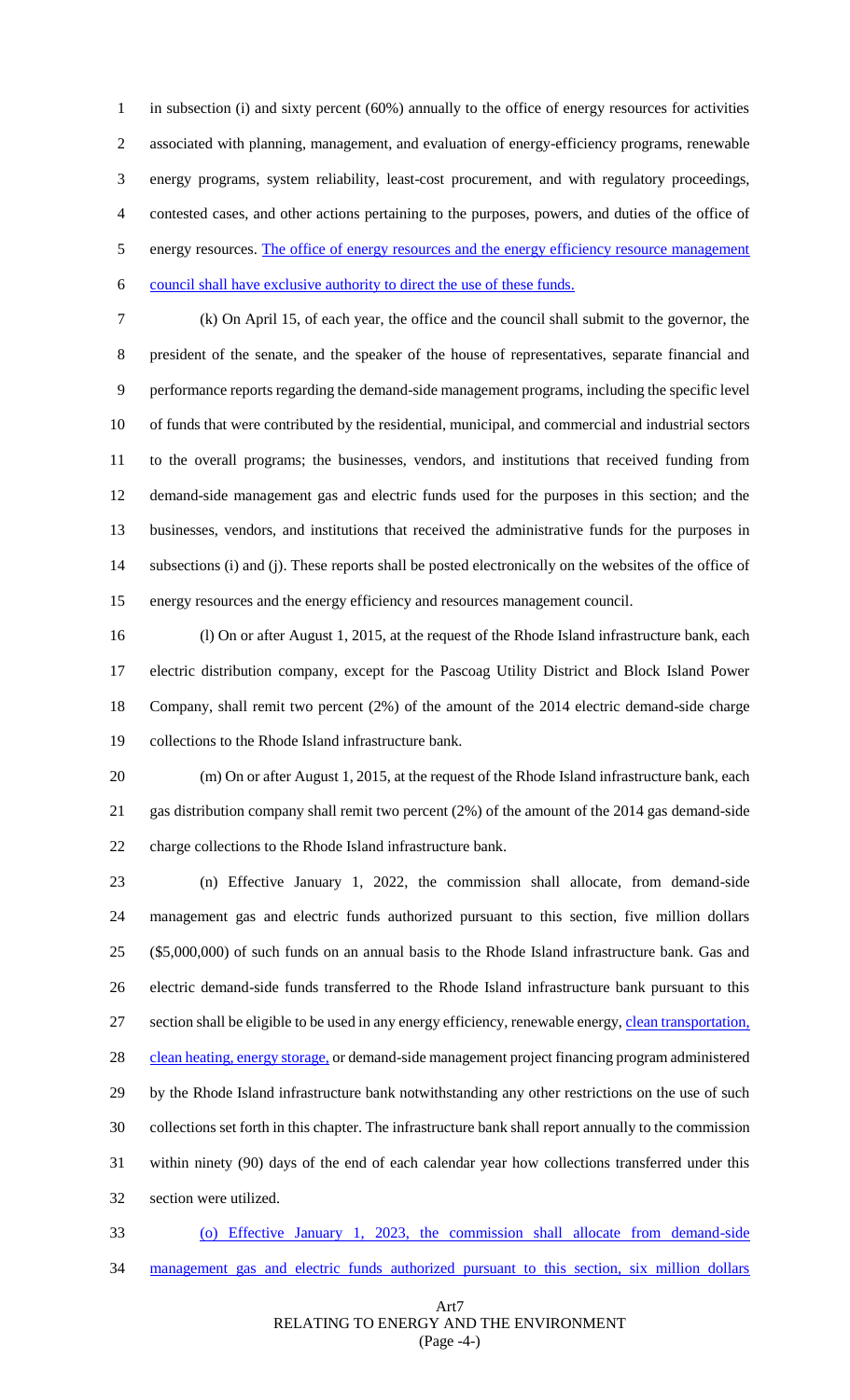1 (\$6,000,000) of such funds on an annual basis to the Rhode Island office of energy resources, on behalf of the executive climate change coordinating council, for climate change-related initiatives. The executive climate change coordinating council shall have exclusive authority to direct the use of these funds. The office of energy resources may act on behalf of the executive climate change coordinating council to disburse these funds. (i) The gas and electric demand-side funds allocated pursuant to 39-2-1.2(o) shall be used for any energy efficiency, renewable energy, clean transportation, clean heating, energy storage, demand-side management, or other programs and investments that support the reduction of greenhouse gases consistent with the 2021 Act on Climate. Funds may also be used for the purpose of providing the financial means for the council to purchase materials and to employ on a contract 11 or other basis expert consultant services, expert witnesses, and/or other support services necessary to advance the requirements of the act on climate. (ii) The Rhode Island executive climate change council shall report annually to the 14 governor and general assembly within one hundred and twenty (120) days of the end of each calendar year how the funds were used to achieve the statutory objectives of the 2021 act on climate. 16 (iii) The office of energy resources is authorized and may enter into contracts with third- party entities for the administration and/or implementation of climate change initiatives funded by 18 this section. (iv) There is hereby established a restricted receipt account in the general fund of the state 20 and housed in the budget of the department of administration entitled "executive climate change" 21 coordinating council projects." The express purpose of this account is to record receipts and expenditures of the program herein described and established within this subsection. (p) Effective January 1, 2023, the electric and gas distribution company shall not be eligible 24 for performance based or other incentives related to the administration and implementation of energy efficiency programs approved pursuant to this chapter. 26 (q) The Rhode Island office of energy resources, in coordination with the energy efficiency resource management council, shall issue a request for proposals for the cost effective 28 administration and implementation of statewide energy efficiency programs funded by this section 29 no later than March 31, 2023. The Rhode Island office of energy resources, in coordination with 30 the energy efficiency resource management council, shall evaluate proposals and determine whether energy efficiency administration and implementation by the electric and gas distribution

32 company or a third-party is in the best interest of Rhode Island energy consumers. After January

33 1, 2025, the office of energy resources may, periodically, and at its discretion, issue additional

Art7 RELATING TO ENERGY AND THE ENVIRONMENT (Page -5-)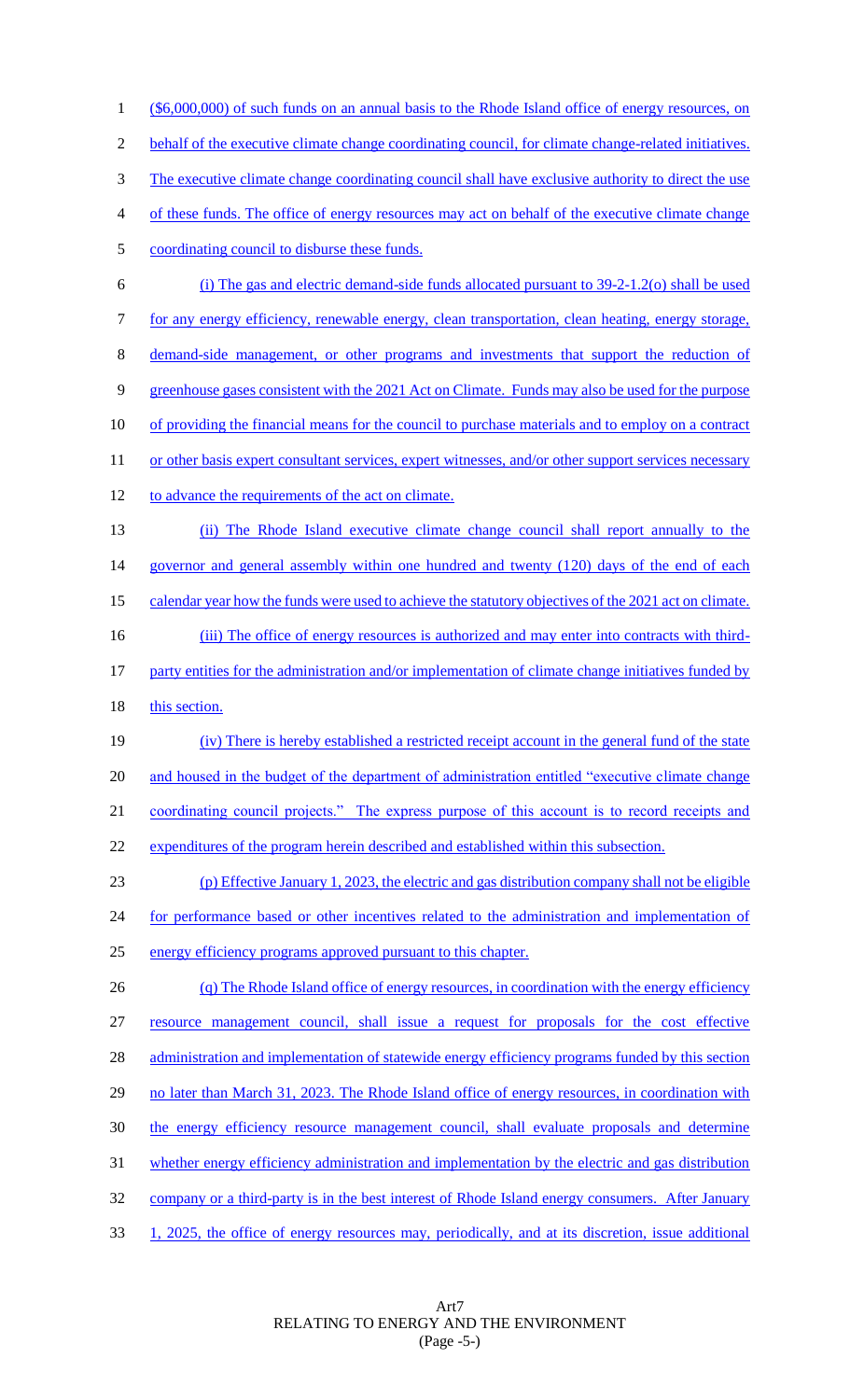| $\mathbf{1}$   | requests for proposals for the administration and implementation of statewide energy efficiency       |
|----------------|-------------------------------------------------------------------------------------------------------|
| $\overline{2}$ | programs funded through this chapter.                                                                 |
| 3              | (i) Nothing in this chapter shall prohibit the electric and/or gas distribution company from          |
| $\overline{4}$ | submitting a proposal to administer and implement the state energy efficiency programs.               |
| 5              | (ii) If the office of energy resources, in coordination with the energy efficiency resource           |
| 6              | management council, determines that the use of a third-party administrator is in the best interest of |
| 7              | Rhode Island energy consumers, it shall file its recommendation with the public utilities             |
| 8              | commission, which shall docket and rule on the matter pursuant to its general statutory               |
| 9              | authorization. If the commission determines that the recommended third-party administrator is in      |
| 10             | the interest of Rhode Island utility customers, it shall provide for the full cost recovery of any    |
| 11             | subsequent contracts entered into by the office and the third-party administrator from electric and   |
| 12             | gas distribution customers.                                                                           |
| 13             | (iii) If the office does not recommend advancement of a third-party administrator, the                |
| 14             | electric and gas distribution utility shall continue to administer statewide energy efficiency        |
| 15             | programs.                                                                                             |
| 16             | SECTION 2. Title 42 of the General Laws entitled "State Affairs and Government" is                    |
| 17             | hereby amended by adding thereto the following chapter:                                               |
| 18             | <b>CHAPTER 162</b>                                                                                    |
| 19             | ELECTRIC VEHICLE CHARGING INFRASTRUCTURE PROGRAM                                                      |
| 20             | 42-162-1. Legislative findings.                                                                       |
| 21             | The general assembly finds and declares that:                                                         |
| 22             | (1) The 2021 act on climate establishes mandatory, economy-wide greenhouse gas                        |
| 23             | emissions reduction targets; and                                                                      |
| 24             | (2) To meet these goals, Rhode Island must accelerate its adoption of more sustainable                |
| 25             | transportation solutions, including electric vehicles; and                                            |
| 26             | (3) The widespread adoption of electric vehicles will necessitate investment in and                   |
| 27             | deployment of electric vehicle charging infrastructure; and                                           |
| 28             | (4) Electric vehicle charging infrastructure must be made accessible to all Rhode Island              |
| 29             | citizens and businesses, and deployed in an equitable manner; and                                     |
| 30             | $(5)$ The installation of electric vehicle charging infrastructure – and other clean energy           |
| 31             | investments – will support statewide economic development and job growth in the clean energy          |
| 32             | sector.                                                                                               |
|                |                                                                                                       |

33 **42-162-2. Definitions.**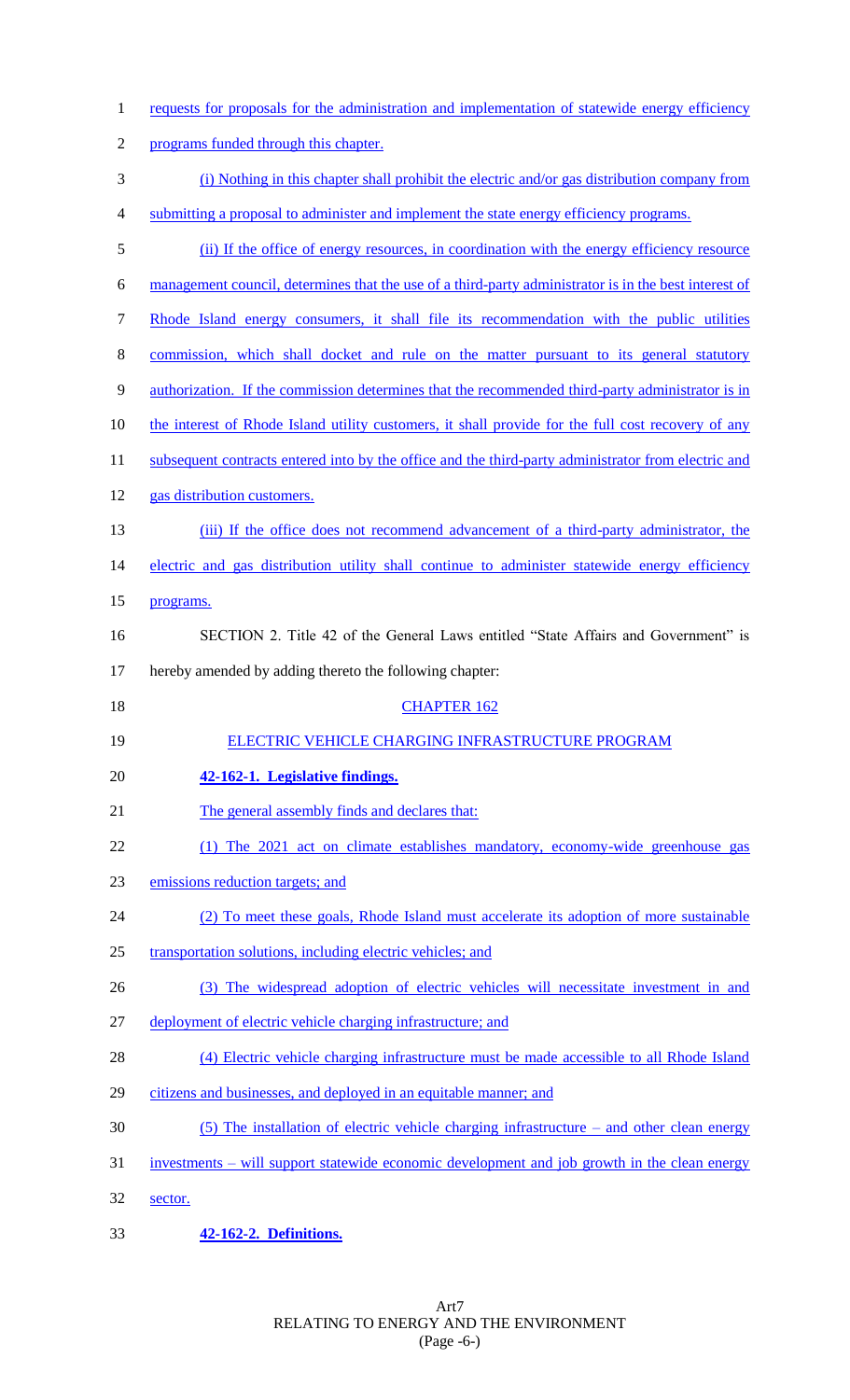Art7 As used in this chapter, the following terms, unless the context requires a different interpretation, shall have the following meanings: (1) "Department" means the department of transportation. (2) "Electric Vehicle Charging Infrastructure" means equipment that supplies electricity to charge electric vehicles, including charging stations and balance of plant. (3) "Electric Vehicle Charging Infrastructure Funds" means but is not limited to, federal funds allocated for electric vehicle charging infrastructure from the federal infrastructure investment and jobs act and any funds allocated as state match to federal funds. (4) "Federal Funds" means monies allocated for electric vehicle charging infrastructure 10 from the infrastructure investment and jobs act. 11 (5) "Office" means the office of energy resources. **42-162-3. Implementation of the electric vehicle charging infrastructure investment program.** (a) There is hereby established an electric vehicle charging infrastructure investment program. The department and office shall, in consultation with the department of environmental 16 management, establish the electric vehicle charging infrastructure investment program to be 17 administered by the office in consultation with the department. (b) The department and office, in consultation with the department of environmental 19 management, shall propose draft program and investment criteria on the electric vehicle charging 20 infrastructure investment program and accept public comment for thirty (30) days. The draft shall specify the incentive levels, eligibility criteria, and program rules for electric vehicle charging 22 infrastructure incentives. The program and investment criteria shall be finalized by the office and department after the public comment period closes and include responses to submitted public comments. (c) The department and office shall provide a website for the electric vehicle charging 26 infrastructure investment program to support public accessibility. **42-162-4. Reporting.** 28 The department and office shall provide a report to the governor and general assembly by December 31, 2023, on the results of the electric vehicle charging infrastructure investment program. The department and office shall provide an annual report to the governor and general assembly until the federal funds have been completely utilized. SECTION 3. Section 46-23-20.1 of the General Laws in Chapter 46-23 entitled "Coastal Resources Management Council" is hereby amended to read as follows: **46-23-20.1. Hearing officers — Appointment — Compensation — Subcommittee.**

## RELATING TO ENERGY AND THE ENVIRONMENT (Page -7-)